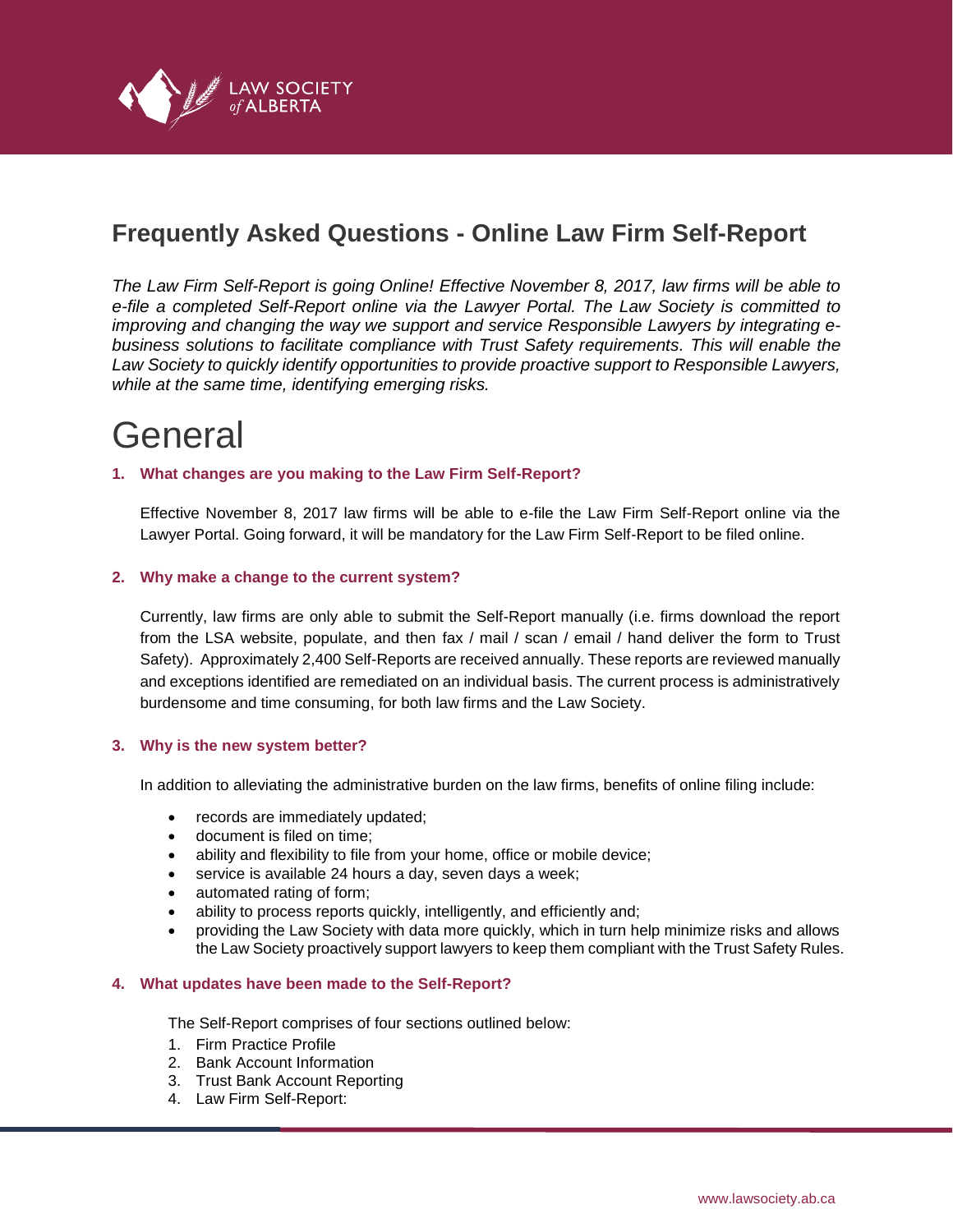- Section A General Information
- Section B General Bank Account
- Section C Trust Bank Account

The sections that need to be completed will depend on whether the law firm operates a trust bank account. A [Law Firm Self-Report Checklist](https://dvbat5idxh7ib.cloudfront.net/wp-content/uploads/2017/01/Form_5-TS_Law_Firm_Self_Report_Checklist_Jan2018.pdf) has been created to help ensure you have properly completed the Self-Report.

| <b>Law firm Situation</b>                                                                                    | <b>Firm</b><br><b>Practice</b> | <b>Bank</b><br><b>Account</b> | <b>Trust</b><br><b>Bank</b><br><b>Account</b> | <b>Law Firm Self-Report</b> |                     |                     |
|--------------------------------------------------------------------------------------------------------------|--------------------------------|-------------------------------|-----------------------------------------------|-----------------------------|---------------------|---------------------|
|                                                                                                              | <b>Profile</b>                 | <b>Information</b>            | <b>Reporting</b>                              | <b>Section</b><br>A         | <b>Section</b><br>B | <b>Section</b><br>C |
| Law firm operates<br>only a general bank<br>account (does not<br>receive, disburse or<br>handle trust money) | $\checkmark$                   |                               | N/A                                           |                             | $\checkmark$        | N/A                 |
| Law firm operates a<br>trust bank account                                                                    |                                |                               |                                               |                             |                     |                     |
| Indicates section of the Law Firm Self-Report that must be completed                                         |                                |                               |                                               |                             |                     |                     |

# **5. What are my Trust Safety reporting requirements if I have been exempted from the requirement to maintain a trust account?**

Your annual Trust Safety reporting requirements are to be completed online via the Lawyer Portal. The requirements are as follows:

- Welcome Page Read the Introduction information.
- Firm Practice Profile Indicate area(s) of practice for the firm with percentages based on the approximate amount of time spent working in each area.
- Bank Accounts Provide General bank account(s) information for the reporting period.
- Law Firm Self-Report
	- o Submit Sections A and B of the Law Firm Self-Report
	- o Check the NOT APPLICABLE option at the top of page 7. This will eliminate the requirement for section C.
- Lawyer Certification Certify online to the accuracy of the information provided in the Self-Report.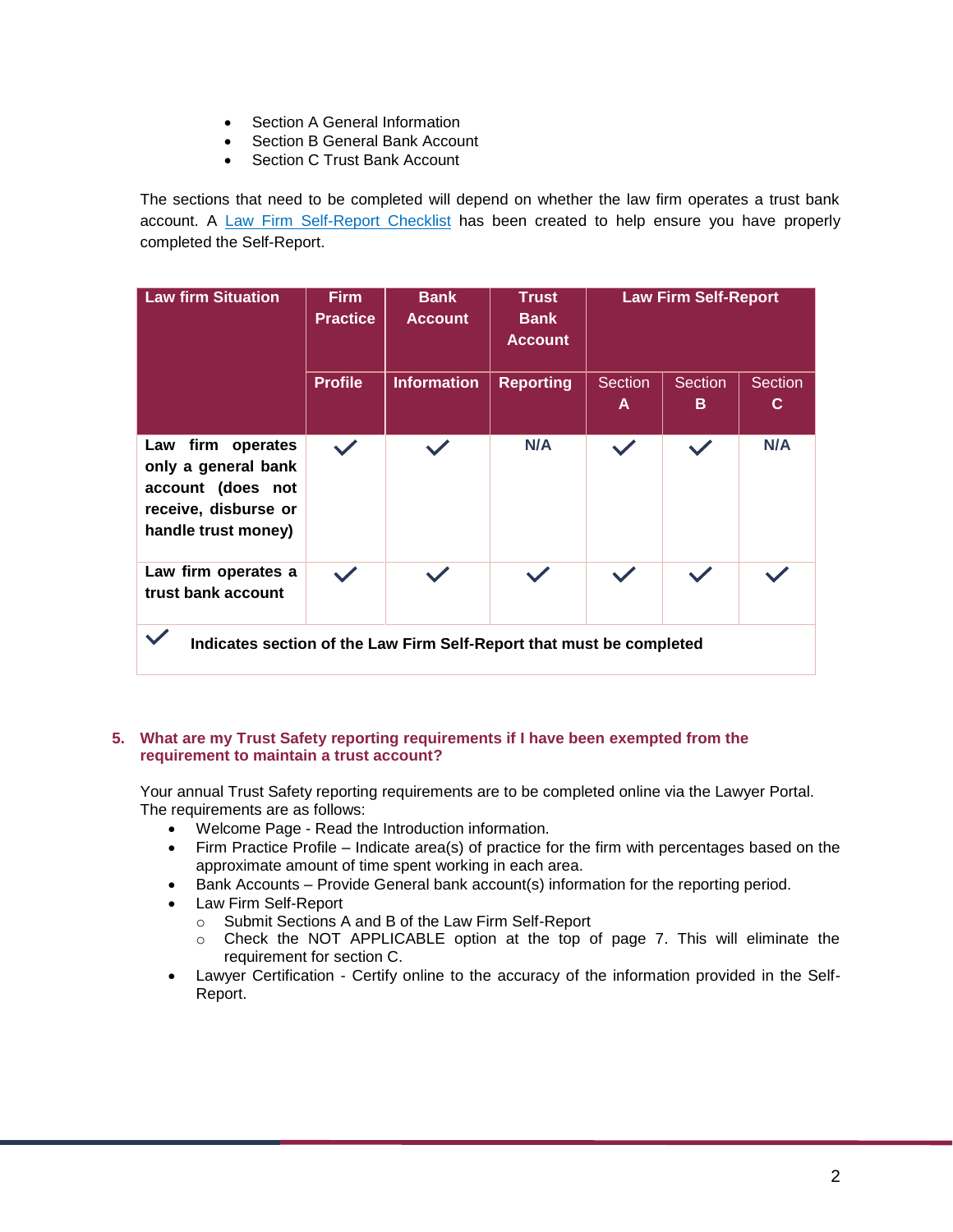#### **6. What's changed and what's new to the Self-Report?**

- A. **Questions**: All previous questions are still included within the online Self-Report. However, the form has been updated and questions in the Self-report have either been consolidated or separately presented.
- B. **Bank Account Information**: All Law Firms are required to provide information regarding their Trust and General bank account(s) when submitting the Self-Report regardless of whether you upload your data to the Law Society or submit an Accountants report.
- C. **Trust Bank Account Reporting**: Law Firms who operate a trust account are required to complete a Bank Account Report for your Trust Accounts only. You do not need to complete a Bank Account Report for your General Account. This is required regardless of whether you upload your data to the Law Society or submit an Accountants report.
- D. **Lawyer Certification:** You are now able to certify online to the accuracy of the information provided in the Self-Report.
- E. **Separate Financial Institution Authorization Release Form:** We have separated the Financial Institution Authorization Release form (that authorizes the Law Society to obtain bank account records and information regarding your trust account directly from the financial institution when the LSA conducts an examination, review, audit or investigation in accordance with the Rules) from the Lawyer Certification as the financial institution still needs a manually signed copy from the lawyer.

#### **7. How do I file a Self-Report Online?**

Visit the [Lawyer Portal](https://lsa.memberpro.net/main/body.cfm?menu=login) to e-file your Self-Report. You will notice that the Lawyer Portal has a new design - see the screen capture below to identify where you can access Self-Report information.

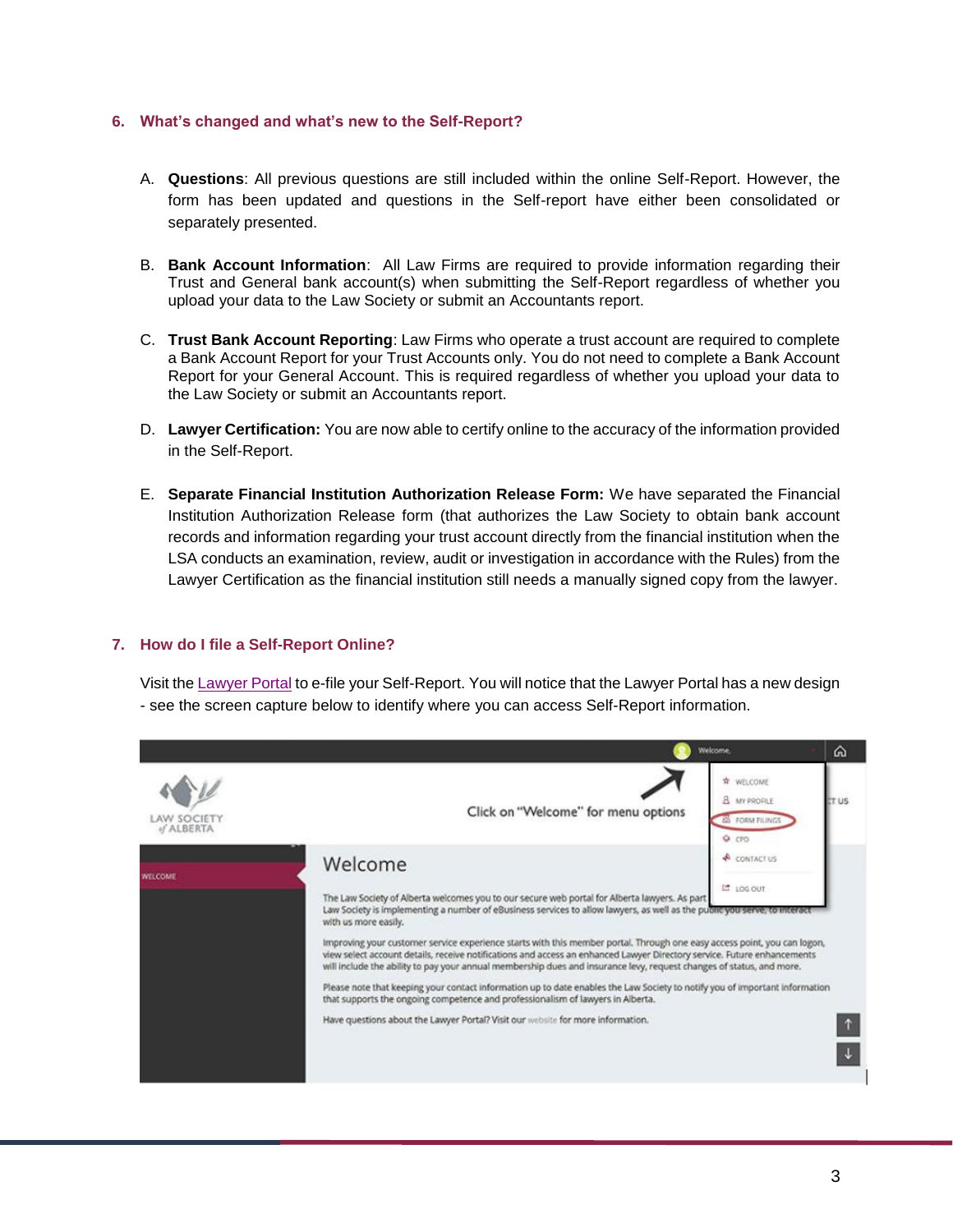More information on how to e-file your self-report is located on our website under: [Home >Lawyers &](https://www.lawsociety.ab.ca/lawyers-and-students/trust-accounting-and-safety/filing-requirements-2/law-firm-self-report/)  [Students >Trust Accounting & Safety>Filing Requirements> File the Law Firm Self-Report](https://www.lawsociety.ab.ca/lawyers-and-students/trust-accounting-and-safety/filing-requirements-2/law-firm-self-report/)

# **8. Do I need to submit an Electronic Data Upload if I am submitting the Trust Bank Account Report and Self Report online?**

Yes, you are required to submit the Self-Report online via the Lawyer Portal, which includes the Trust Bank Account Report and submit the Electronic Data Upload via our secure File Transfer Site Accellion. The Trust Safety Accounting Upload User Guides are available [here.](https://www.lawsociety.ab.ca/lawyers-and-students/trust-accounting-and-safety/forms-for-financial-records-accounts-and-trusts/)

#### **9. What bank accounts do I need to list or file a report on?**

**All Law firms** are required to either provide information or file a report on the following Trust and General bank account(s) when submitting their Self-Report:

# • **General Account**:

 $\circ$  List all general bank accounts in Alberta that were opened and closed by the law firm during the reporting period. This would also include any separate payroll, GST or other accounts that may not be specifically in the name of the law firm. For example, a law firm may establish a management company that holds the lease and pays staffing costs. Please list these as this account and the related expenses pertain to the law firm

# • **Trust Account:**

- o **Pooled Trust Account:** List and file a report on all pooled trust bank accounts in Alberta that were opened and closed by the law firm during the reporting period
- o **Separate Interest-Bearing Trust Accounts (SIBA)**: List and file a report on all SIBA's in Alberta that were opened or closed by the law firm during the reporting period For the purposes of reporting to the Law Society, the SIBA account can be set up as an individual SIBA account or as a Pooled SIBA account by financial institution (to record all the individual investment accounts that may have been set up (and closed) for clients) in your legal accounting system within the reporting period.

# **Please note:**

• The Trust and General bank account(s) reported in your self-report should be the same accounts listed in your legal accounting system.

# **10. What date parameters should I use for the bank account report (bank reconciliation)?**

The data that is required for each trust bank account is:

- Total bank deposits for the year
- Total bank withdrawals for the year
- December 31 bank statement balance
- Total of the outstanding (uncashed) trust cheques as at December 31
- Total of the outstanding deposits as at December 31
- Net other adjustments such as bank errors, posting errors, etc. as at December 31
- Reconciled bank balance as at December 31
- Total of the client trust listing as at December 31 for each specific trust bank account

# **11. How can I get the data required for the Trust Bank Account Report?**

These totals can be calculated using the transaction download feature available with your financial institution's online banking services.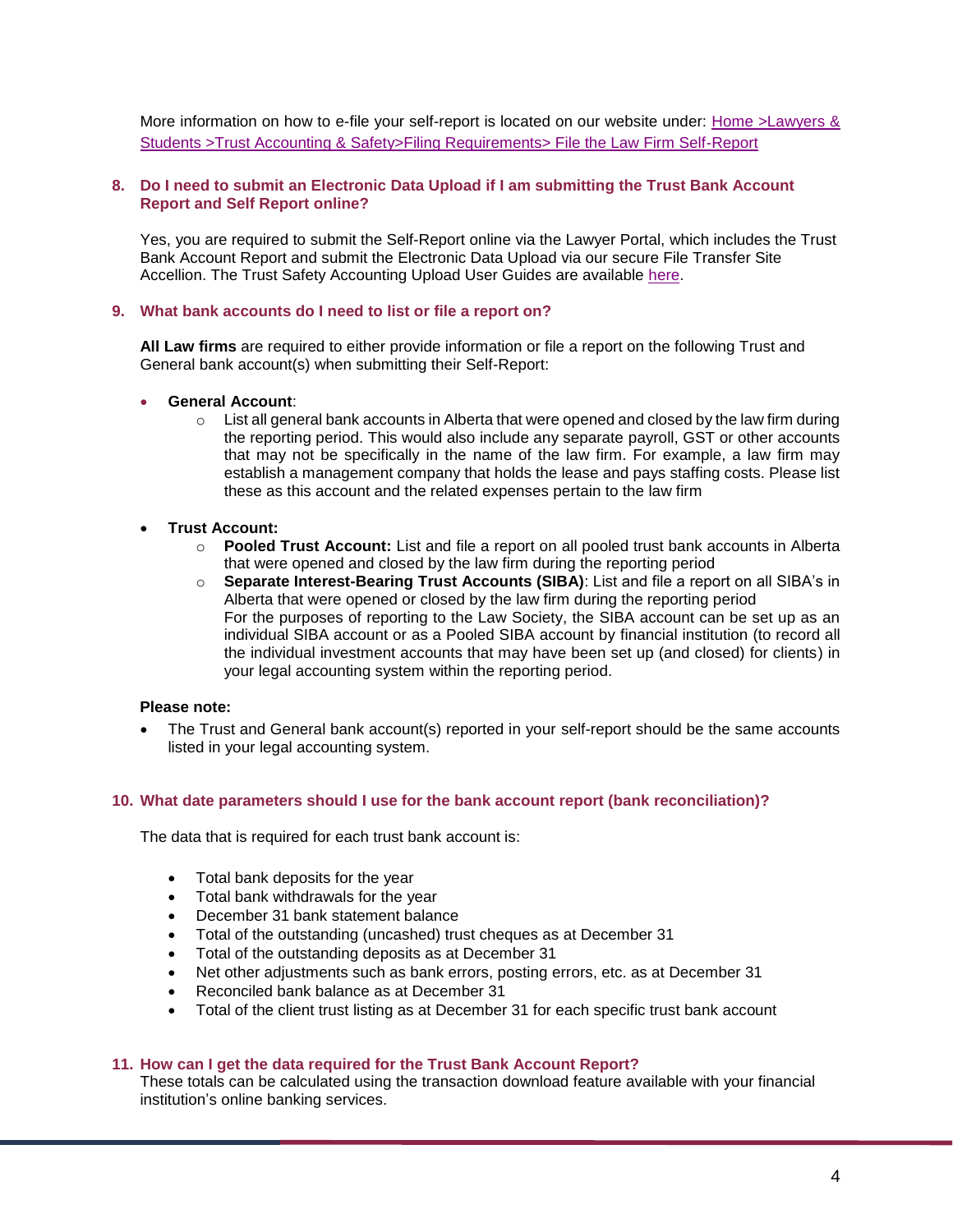#### **12. The Firm Area of Practice percentages, is it by time or by billing amounts?**

Indicate your area(s) of practice with percentages based on the approximate amount of time spent working in each area. Ideally there should be a direct correlation between the amount of time spent in a practice area and the total amount billed.

#### **13. What about deadlines? Are they still the same?**

As per the [Trust Safety Rule changes](https://www.lawsociety.ab.ca/lawyers-and-students/trust-accounting-and-safety/trust-safety-changes/) earlier this year, a mandatory filing date (year-end) of December 31, with a filing deadline of March 31 has been established for all annual filing requirements: Self-Report and Accountant's Report or Upload.

#### **14. What happens if the deadline is missed?**

Law firms that do not file the required reports by the due date (March 31) will be subject to [late fees](https://www.lawsociety.ab.ca/lawyers-and-students/trust-accounting-and-safety/trust-safety-changes/)  [and administrative suspension](https://www.lawsociety.ab.ca/lawyers-and-students/trust-accounting-and-safety/trust-safety-changes/) of the Responsible Lawyer.

#### **15. What if my law firm name is incorrect?**

Currently, this cannot be changed on the online Self-Report via the Lawyer Portal. Please submit your request to correct your law firm's name to Membership Services [\(membership@lawsociety.ab.ca\)](mailto:membership@lawsociety.ab.ca) to make the change before submitting your Self-Report.

#### **16. How do I make a correction if I've already submitted the Self-Report?**

Please contact Trust Safety at 403-228-5632 or email [trust.safety@lawsociety.ab.ca](mailto:trust.safety@lawsociety.ab.ca) to reset your Self-Report to incomplete.

# **17. Does the Form save if I need more time?**

As soon as you start to enter information into the Form and as you move through the pages of the Self-Report, the program is automatically saving your entries.

If you need to complete the Form over a few days you can do so without losing any of the information you have already entered. You can make changes to the Form until you press the "**Submit**" button.

#### **18. Can I print a copy of the online self-report for my Accountant?**

Yes, the Self-Report including the bank account report can be printed by clicking on the "**Print**" button at the bottom of each page.

#### **19. What is the timeout period for a single active session?**

To keep your environment secure, the Lawyer Portal will expire within **15** minutes of inactivity.